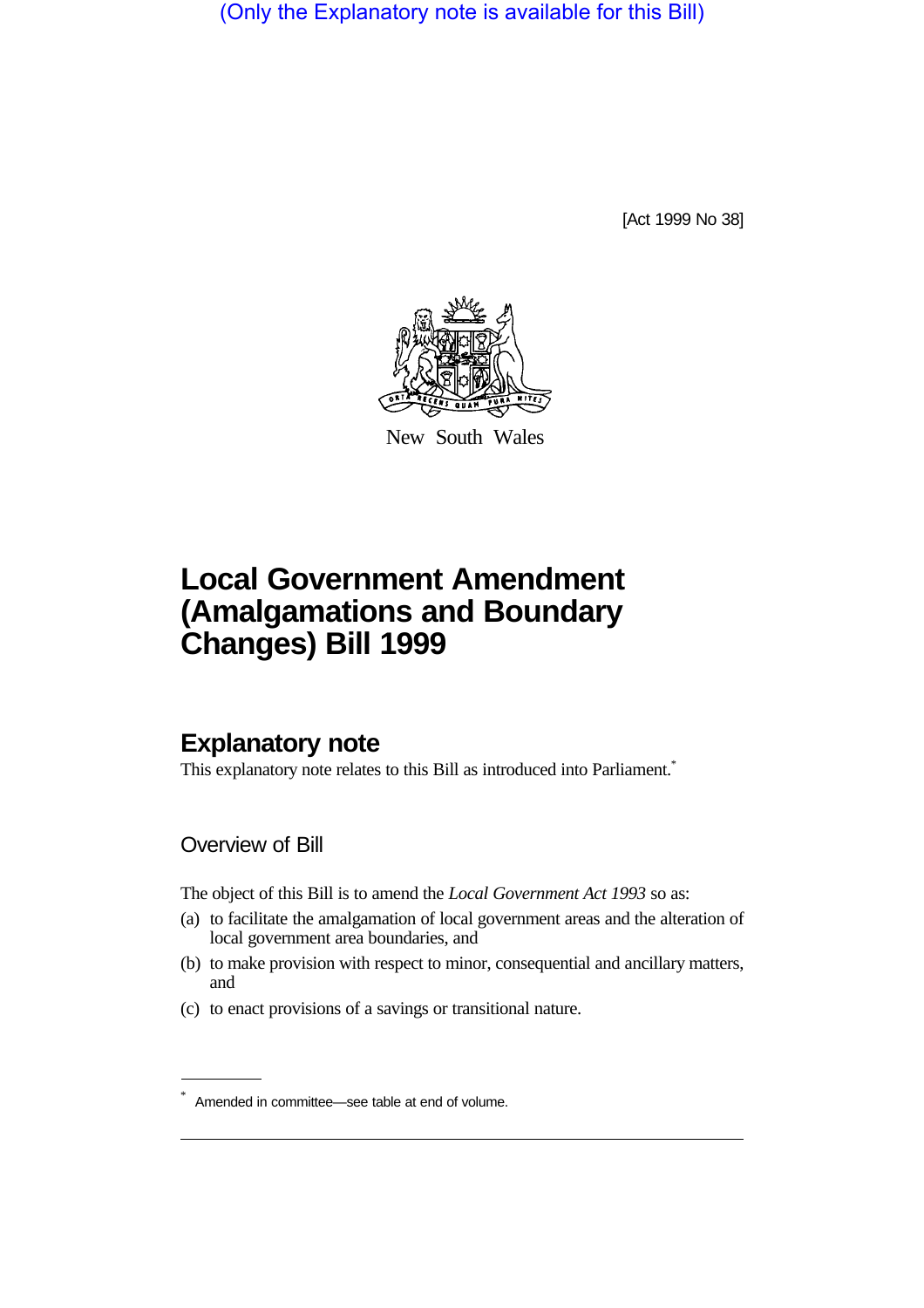Explanatory note

The Bill also makes minor amendments to the *Environmental Planning and Assessment Act 1979* as a consequence of the re-allocation to the Minister administering that Act of responsibility for the supervision of the work and activities of accredited certifiers under that Act.

### Outline of provisions

**Clause 1** sets out the name (also called the short title) of the proposed Act.

**Clause 2** provides for the commencement of the proposed Act on a day or days to be appointed by proclamation.

**Clause 3** is a formal provision giving effect to the amendments to the *Local Government Act 1993* set out in Schedule 1.

**Clause 4** is a formal provision giving effect to the amendments to the *Environmental Planning and Assessment Act 1979* set out in Schedule 2.

#### **Amalgamation of local government areas and alteration of local government boundaries**

The amalgamation of local government areas and the alteration of local government boundaries are currently dealt with in Divisions 1 and 2 of Part 1 of Chapter 9 of the principal Act. Amalgamations are not dealt with expressly, but are achievable by a two-step process of dissolving existing areas (under section 212) and constituting new areas (under section 204). The first step of the process involves a public inquiry (section 212 (2)). The second step of the process involves the making of a proposal (section 215), public consultation (sections 216 and 217) and examination and report by the Boundaries Commission or the Director-General of the Department of Local Government (section 218). The amendments made by the proposed Act aim to simplify these procedures.

The proposed Act inserts Divisions 2A, 2B and 2C into Part 1 of Chapter 9 of the principal Act (**Schedule 1 [8]**) and makes consequential amendments to Divisions 1 and 2 of that Part (**Schedule 1 [1]**, **[2]**, **[5]** and **[6]**).

**Proposed Division 2A** enables the Governor to make a proclamation that amalgamates two or more local government areas (**proposed section 218A**) or that alters the boundaries of one or more local government areas (**proposed section 218B**). Such a proclamation may contain such provisions as are necessary or convenient to give effect to the proclamation (**proposed section 218C**). The effect of an amalgamation proclamation will be to dissolve two or more former areas and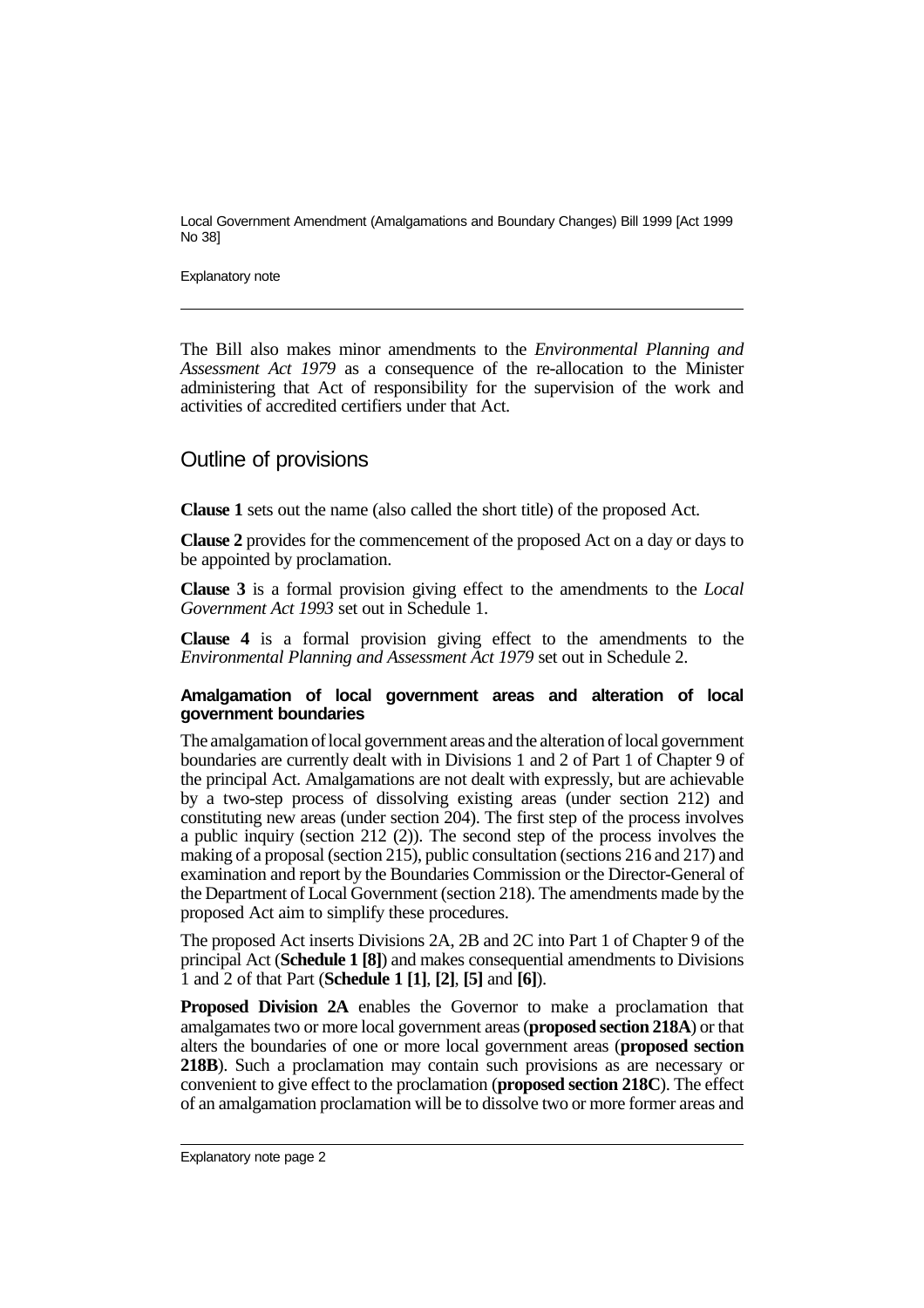Explanatory note

to constitute one or more new areas. Unless the proclamation provides otherwise, the councillors of the former areas will cease to hold office and not become councillors of the new area or areas.

**Proposed Division 2B** sets out the procedures to be followed in relation to the amalgamation of local government areas or the alteration of local government area boundaries. These provisions are mandatory (**proposed section 218D**). A proposal for amalgamation or boundary alteration may be made by the Minister, by one or more councils or by an appropriate minimum number of electors (**proposed section 218E**). The proposal must then be referred to the Boundaries Commission or the Director-General of the Department of Local Government for examination and report before a decision is made as to whether the proposal should be implemented (**proposed section 218F**), a reference to the Boundaries Commission being mandatory (either for initial examination and report or for review and comment of a Director-General's report) in the case of a proposal that is not supported by one or more of the councils affected by it.

**Proposed Division 2C** permits the Minister to postpone ordinary council elections and by-elections while an amalgamation proposal is being formulated prior to submission to the Minister or while it is being examined after having been submitted. Certain expressions are defined for the purposes of the proposed Division (**proposed section 218G**). Postponement of elections is provided for in relation to councils affected by proposals that they have resolved to formulate (**proposed section 218H**), the latest date to which elections are to be capable of being postponed being the end of the calendar year following that in which the postponement is Gazetted. An order of postponement under proposed section 218H can be revoked, and an election day appointed, in circumstances in which work in connection with the proposal is no longer being carried out or where the proposal is abandoned (**proposed section 218I**). Postponement of elections is provided for in relation to councils affected by proposals that they have submitted to the Minister (**proposed section 218J**), the latest date to which elections are to be capable of being postponed being the end of the calendar year following that in which the postponement (or any prior postponement under proposed section 218H) is Gazetted. An order of postponement under proposed section 218J can be revoked, and an election day appointed, where it is decided that the proposal not be implemented (**proposed section 218K**).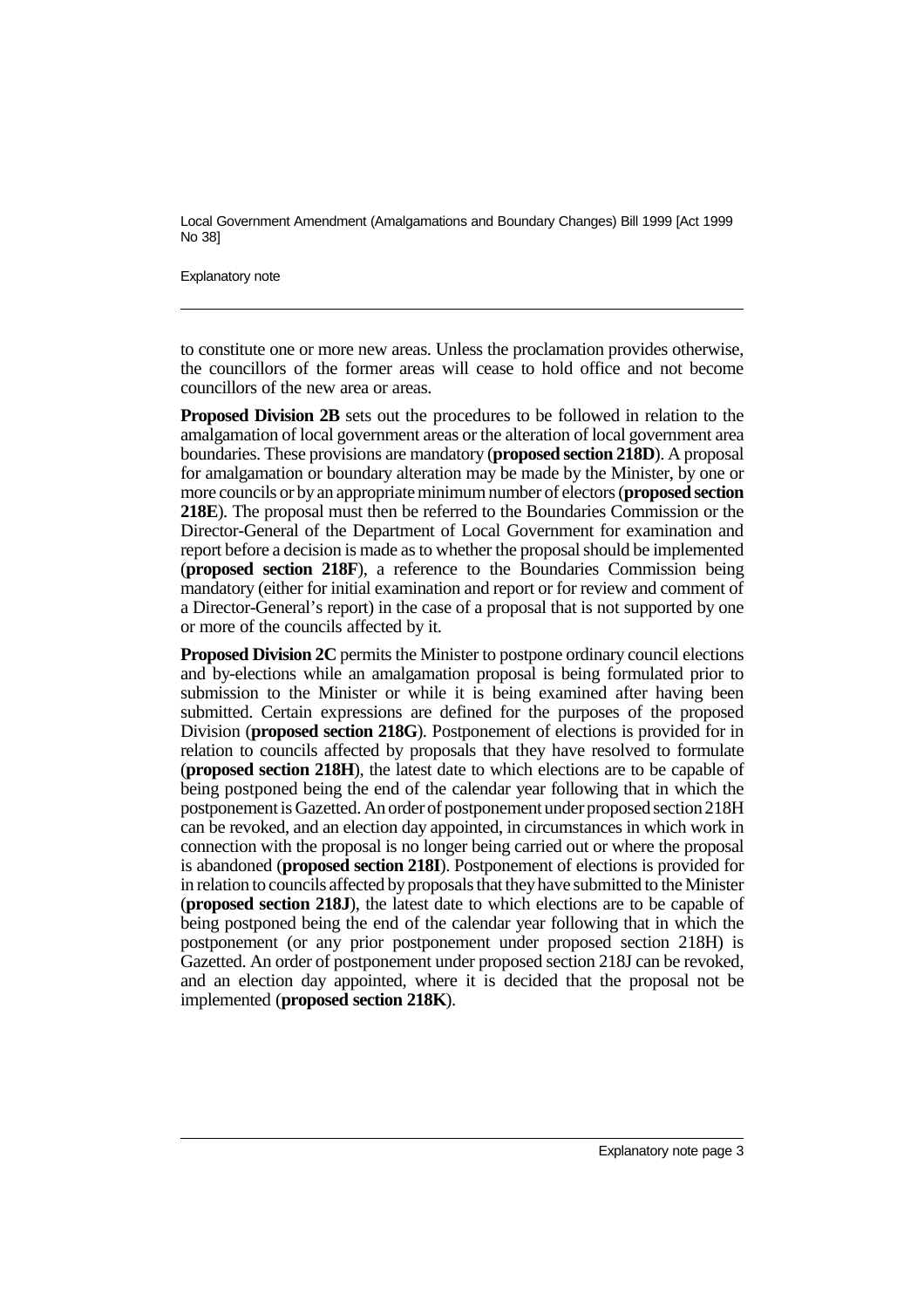Explanatory note

#### **Minor, consequential and ancillary amendments**

**Schedule 1 [3]** and **[4]** amend section 213 of the principal Act so as to allow a proclamation that constitutes or dissolves a local government area to make provision with respect to any county council whose area of operations coincides with the area being constituted or dissolved.

**Schedule 1 [7]** amends section 218 of the principal Act so as to clarify the meaning of subsection (2).

**Schedule 1 [9]** amends section 263 of the principal Act so as to allow the Minister administering that Act to direct the holding of an inquiry under that section and, where the inquiry relates to an amalgamation proposal that is not supported by one or more of the councils affected by it, to require such a direction to be given.

**Schedule 1 [10]** amends section 387 of the principal Act so as to require the name of each council whose area lies within a proposed county council's area of operations to be specified in the proclamation by which the county council is constituted.

**Schedule 1 [11]** amends section 397 of the principal Act so as to allow a proclamation under section 387 of the principal Act to be amended to vary the number of persons to be elected to a county council's governing body.

**Schedule 1 [12]** amends section 400 of the principal Act as a consequence of the amendments proposed by Schedule 1 [8].

**Schedule 1 [13]** and **[14]** amend section 429 of the principal Act so as to enable councils to be required to furnish information relevant to any inquiry being held into a proposed amalgamation of local government areas or alteration in local government boundaries.

**Schedule 1 [15]** and **[16]** amend sections 498 and 499 of the principal Act so as to allow the Minister to approve differential ad valorem amounts and base amounts (the components of an ordinary rate) where different parcels of land have land values determined by reference to different base dates. The desirability of differential amounts can arise as a result of an amalgamation of local government areas or alteration in local government boundaries.

#### **Savings and transitional provisions**

**Schedule 1 [17]** amends clause 1 of Schedule 8 to the principal Act so as to allow savings and transitional regulations to be made as a consequence of the enactment of the proposed Act.